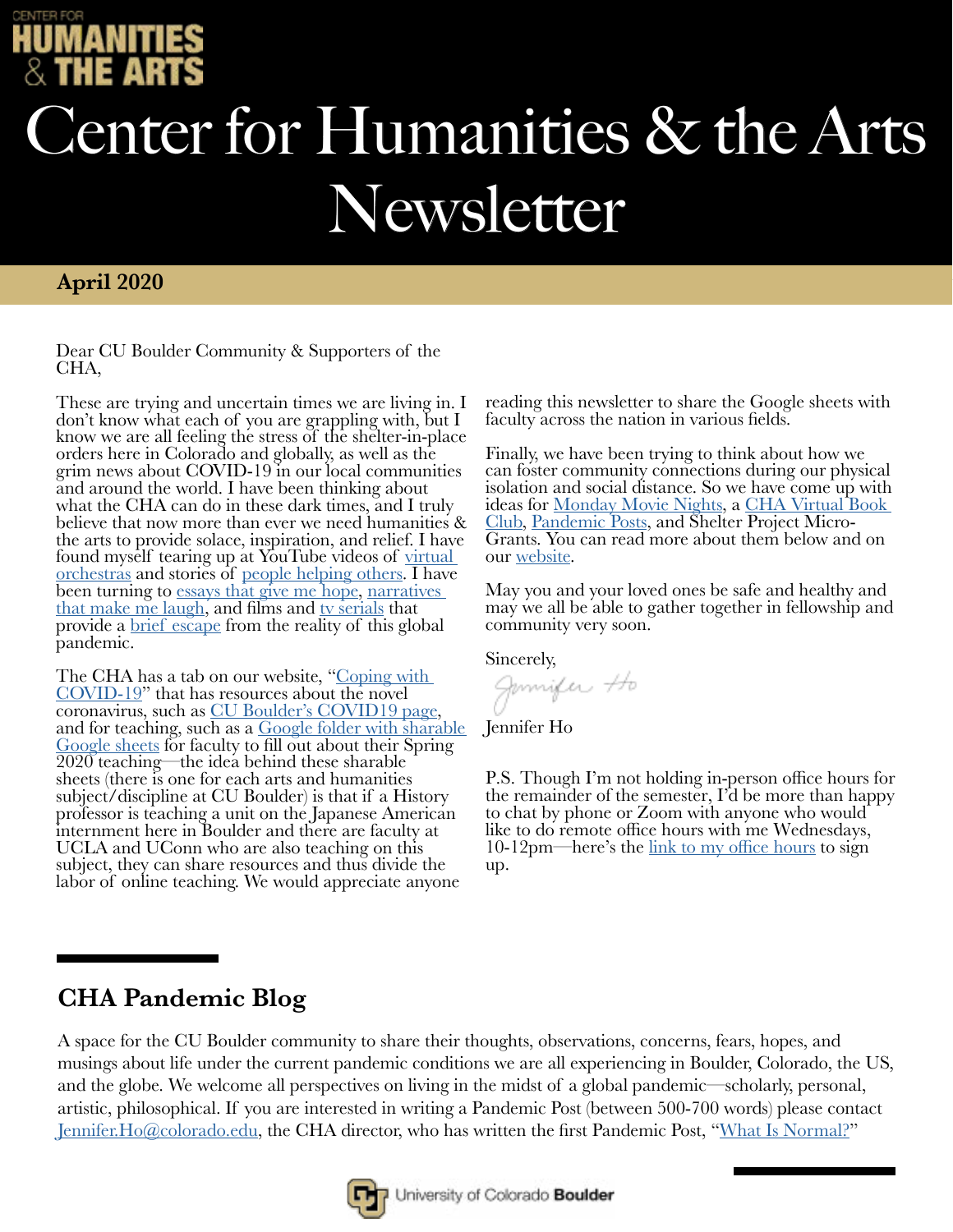## **Spring 2020 CHA Virtual Events/Programs for Community Connection**

## **Monday Movie Nights**

Please join CHA Director Jennifer Ho and guests to participate in [Monday Movie Nights](https://www.colorado.edu/cha/coping-covid-19/inspiration-entertainment). Each Monday at 7pm MDST we will watch a movie and invite people to comment on the [CHA Facebook page](https://www.facebook.com/CU-Boulder-Center-for-Humanities-and-the-Arts-110344342360729/) (if it proves popular we may move to a special Slack channel—if you don't have Slack, please go to this [website](https://slack.com/) to learn more about the free app—this is not a plug for them but rather simply informational). If you're interested in being one of the guest hosts for these movie nights and/or would like to suggest a film other than the ones selected, please contact Jennifer. Ho $@$ colorado.edu – as guest viewers become confirmed, we will update our [CHA website](https://www.colorado.edu/cha/coping-covid-19/inspiration-entertainment) with the schedule and the film.

Monday, April 6: *[The Farewell](https://www.youtube.com/watch?v=RofpAjqwMa8&feature=youtu.be)* with Associate Professor [Cheryl Higashida](https://www.colorado.edu/english/cheryl-higashida) (English) (free on Amazon Prime and \$4.99 on YouTube)

Monday, April 13: *[Frida](https://www.youtube.com/watch?v=-CTM7FcY1LE&feature=youtu.be)* with [Sandra Firmin,](https://www.colorado.edu/cuartmuseum/about/staff/sandra-q-firmin) Director CU Boulder Art Museum (\$3.99 on iTunes, Vudu, and Amazon)

Monday, April 20: *[Bombshell](https://www.youtube.com/watch?v=0rBnkBIhoFE&feature=youtu.be)* with [Kelsey Simpkins,](https://www.colorado.edu/today/kelsey-simpkins) Science Writer, Strategic Media Relations (\$3.99 on iTunes and Amazon for a limited time as of this writing)

Monday, April 27: *[The Last Black Man in San Francisco](https://www.youtube.com/watch?v=C0FnJDhY9-0&feature=youtu.be)* with guest TBA (free on Amazon Prime and \$3.99 on YouTube)

Monday, May 4: *[The Miseducation of Cameron Post](https://www.youtube.com/watch?v=toXBb638n2Y&feature=youtu.be)* with guest TBA (free on Kanopy with a CU Boulder identikey and check local public libraries for Kanopy access, Free on Hulu, \$3.99 on Amazon and YouTube)

## **CHA Book Club**

For the first [CHA Virtual Book Club,](https://www.colorado.edu/cha/coping-covid-19/inspiration-entertainment) we are very pleased to partner with the [Center for the Humanities](https://humanities.as.miami.edu/index.html) at the University of Miami to read and discuss Ross Gay's essay collection *The Book of Delights* (Algonquin Books 2019), which the jacket blurb describes as:

 "one of today's most original literary voices offers up a genre-defying volume of lyric essays written over one tumultuous year. The first nonfiction book from award-winning poet Ross Gay is a record of the small joys we often overlook in our busy lives. Among Gay's funny, poetic, philosophical delights: a friend's unabashed use of air quotes, cradling a tomato seedling aboard an airplane, the silent nod of acknowledgment between the only two black people in a room. But Gay never dismisses the complexities,

even the terrors, of living in America as a black man or the ecological and psychic violence of our consumer culture or the loss of those he loves. More than anything else, though, Gay celebrates the beauty of the natural world—his garden, the flowers peeking out of the sidewalk, the hypnotic movements of a praying mantis."

Gay was recently part of a [This American Life](https://www.thisamericanlife.org/692/the-show-of-delights/act-one-5)  [episode on delight](https://www.thisamericanlife.org/692/the-show-of-delights/act-one-5), which is one reason his publisher, Algonquin Books, is sadly sold out of *The Book of Delights*. Boulder Bookstore has no copies either, but you can get a hard copy on Amazon as of the writing of this newsletter, though we encourage you to find a copy through an [independent bookstore](https://www.indiebound.org/) or to purchase an [e-book through either Amazon](https://www.amazon.com/Book-Delights-Essays-Ross-Gay-ebook/dp/B079VW23B5/ref=tmm_kin_swatch_0?_encoding=UTF8&qid=&sr=) or through